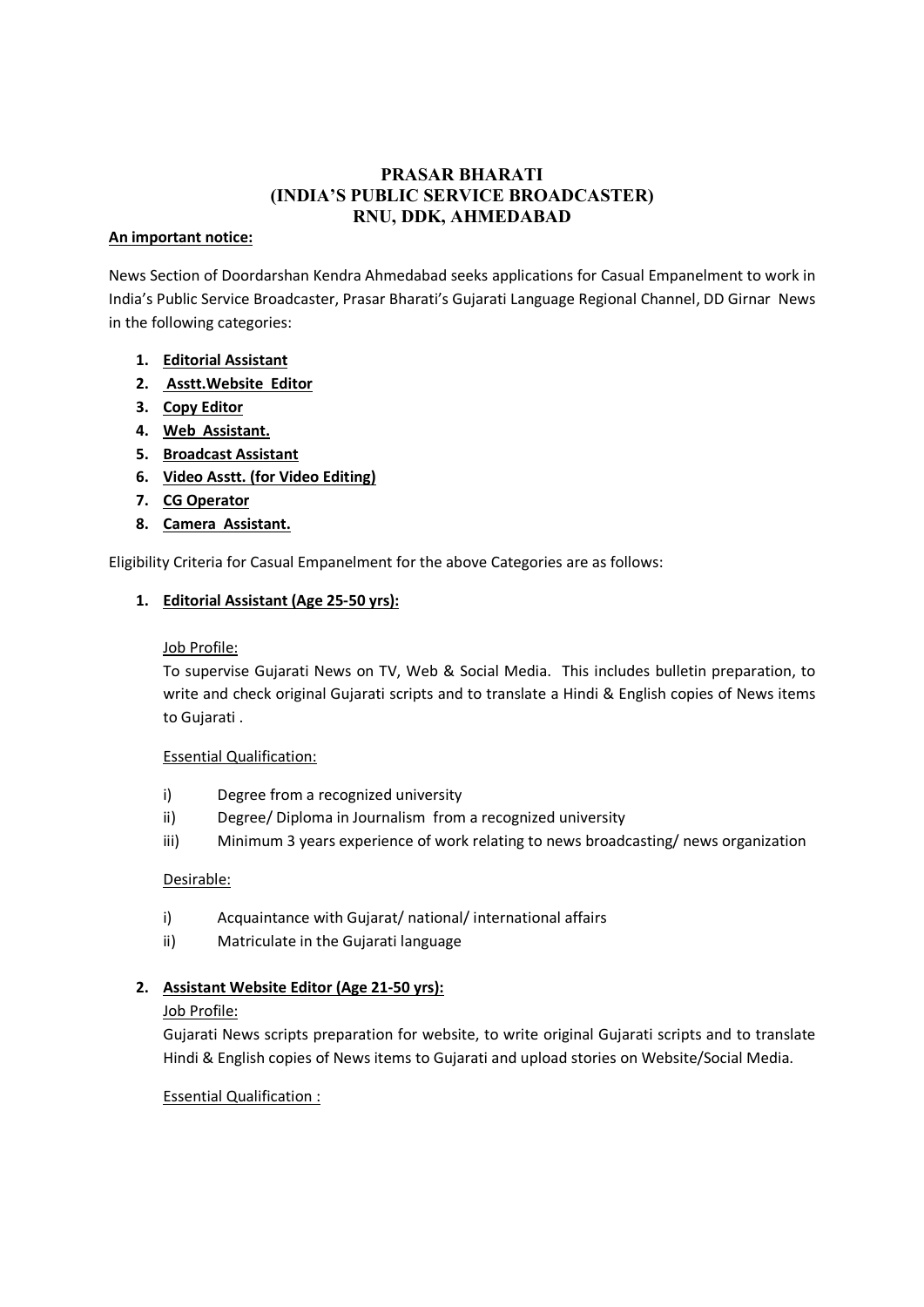- i) Degree from a recognized university
- ii) Degree/ Diploma in Journalism/ Mass Communications from a recognized university

#### Desirable:

- i) 2 years experience in relevant field
- ii) Exposure to new media operations and/or proven aptitude in this field

## 3. Copy Editor (Age 21-50 yrs)

## Job Profile:

Gujarati News bulletin preparation, to write original Gujarati scripts and to translate Hindi & English copies of News items to Gujarati .

#### Essential Qualification:

- i) Degree from a recognized university
- ii) Degree/ Diploma in Journalism/Mass Communication from a recognized university

## Desirable:

- i) Acquaintance with Gujarat/ national/ international affairs
- ii) Matriculate in the Gujarati language
- iii) Minimum 3 years experience of work relating to news broadcasting/ news organization

## 4. Website Assistant (Age 21-50 yrs)

#### Job Profile:

Gujarati News scripts preparation for website, to write original Gujarati scripts and to translate Hindi & English copies of News items to Gujarati and upload stories on Website/Social Media.

#### Essential Qualification :

- iii) Degree from a recognized university
- iv) Degree/ Diploma in Journalism/ Mass Communications from a recognized university

## Desirable:

iii) Exposure to new media operations and/or proven aptitude in this field

## 5. Broadcast Asstt. (Age 21-50 yrs):

#### Job Profile:

To assist the producer on duty for production activities. To manage the news item with exact duration.

#### Essential Qualification: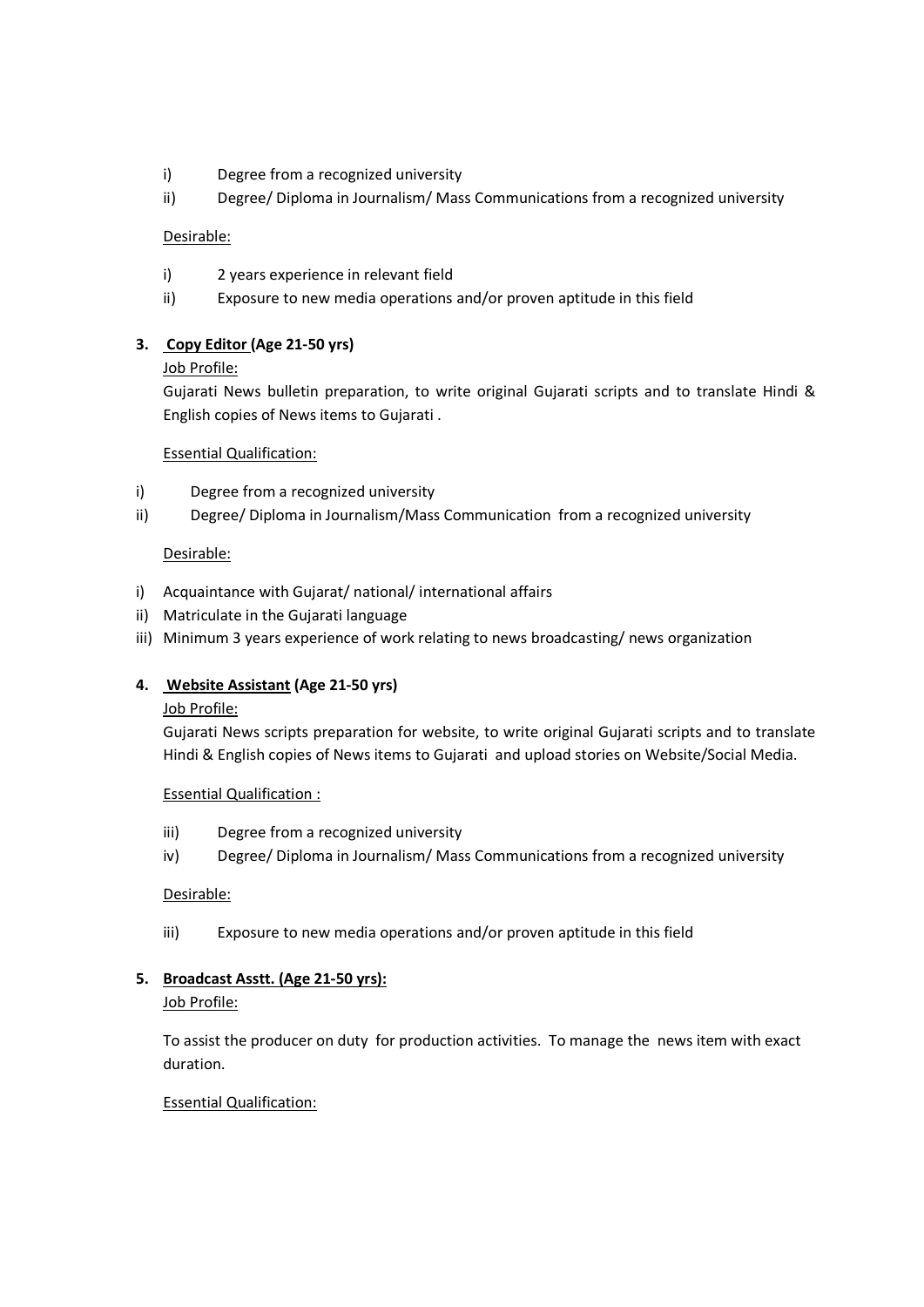- i) Degree from a recognized university
- ii) Degree/ Diploma in TV & Radio production from a recognised University

#### Desirable:

- i) Matriculate in the Gujarati language.
- ii) Exposure to audio visual medium & proven aptitude in this field.

## 6. Video Asstt.: (Age 21-50 yrs):

#### Job Profile:

Fast, creative and news related editing of Video for TV, Social Media, Managing Library Archives, Graphic Artist Design Skills etc.

## Essential Qualification:

- i) 10+2 from a recognized Board
- ii) Degree/Diploma in Film & Video Editing from a recognized university
- iii) 2 years experience in the relevant field

## 7. C.G. Operator (Age: 21 to 50 yrs)

#### Job Profile:

Typing of Gujarati script or any news content in computer in all relevant forms

#### Essential Qualification:

- i) 10+2 from a recognized Board
- ii) Certificate in computer application

#### Desirable:

i) One year's experience in news related field (print, electronic or web)

## 8. Camera Assistant.(Age: 25 to 50 yrs) Job Profile:

Shooting news & features as & when required.

#### Essential Qualification:

- i) 10+2 from a recognized Board
- ii) Degree/Diplom in Cinematography/Videography from recognised university.
- iii) One year experience in relevant field.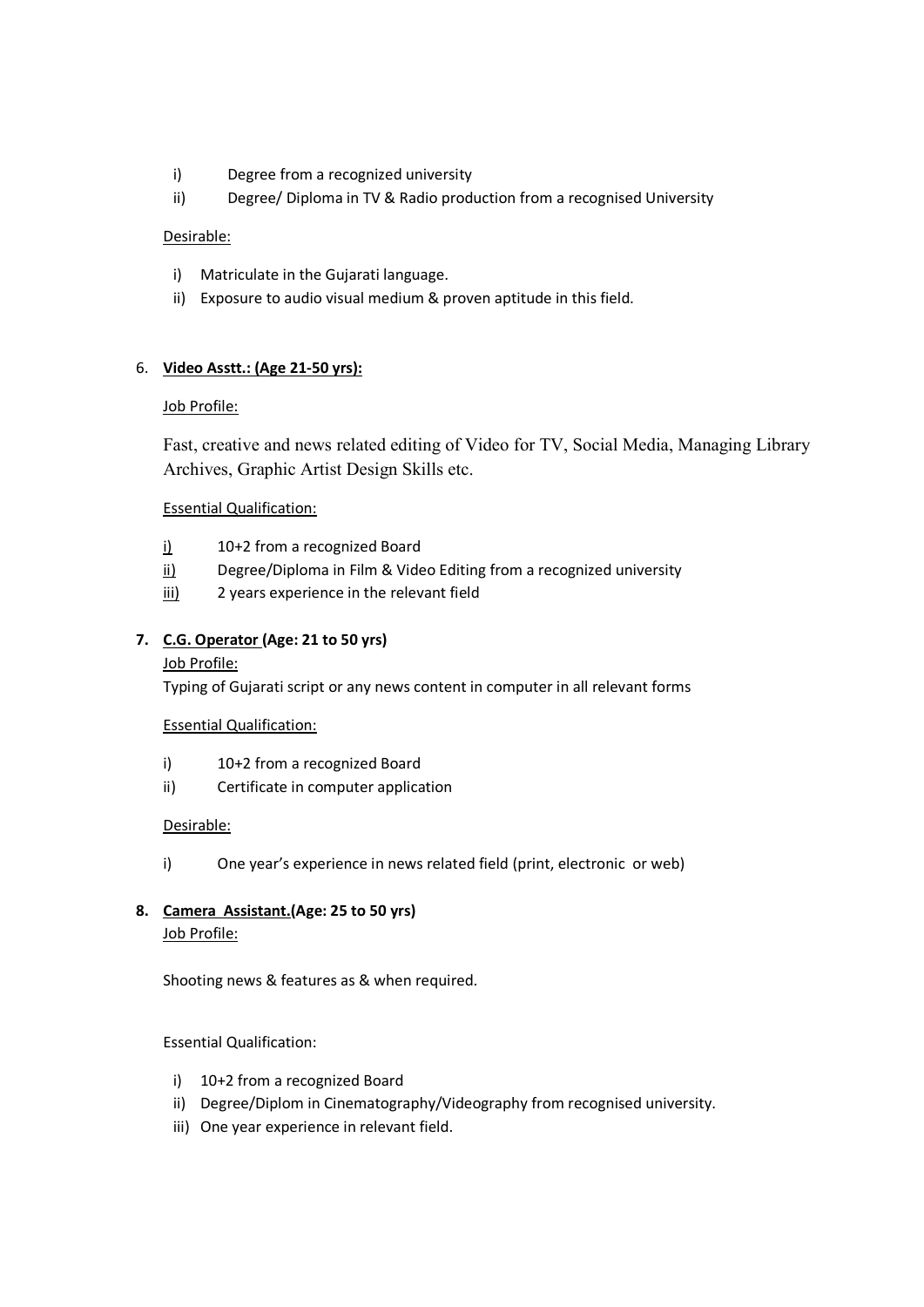- Interested candidates based in Ahmedabad/ Gandhinagar can apply by downloading the attached form.
- Application should be e-mailed to ahmedabadrnu @gmail.com
- Candidates interested in more than one categories should apply separately for each category.
- Copy of all the supporting documents should be attached with the application.

…………………………….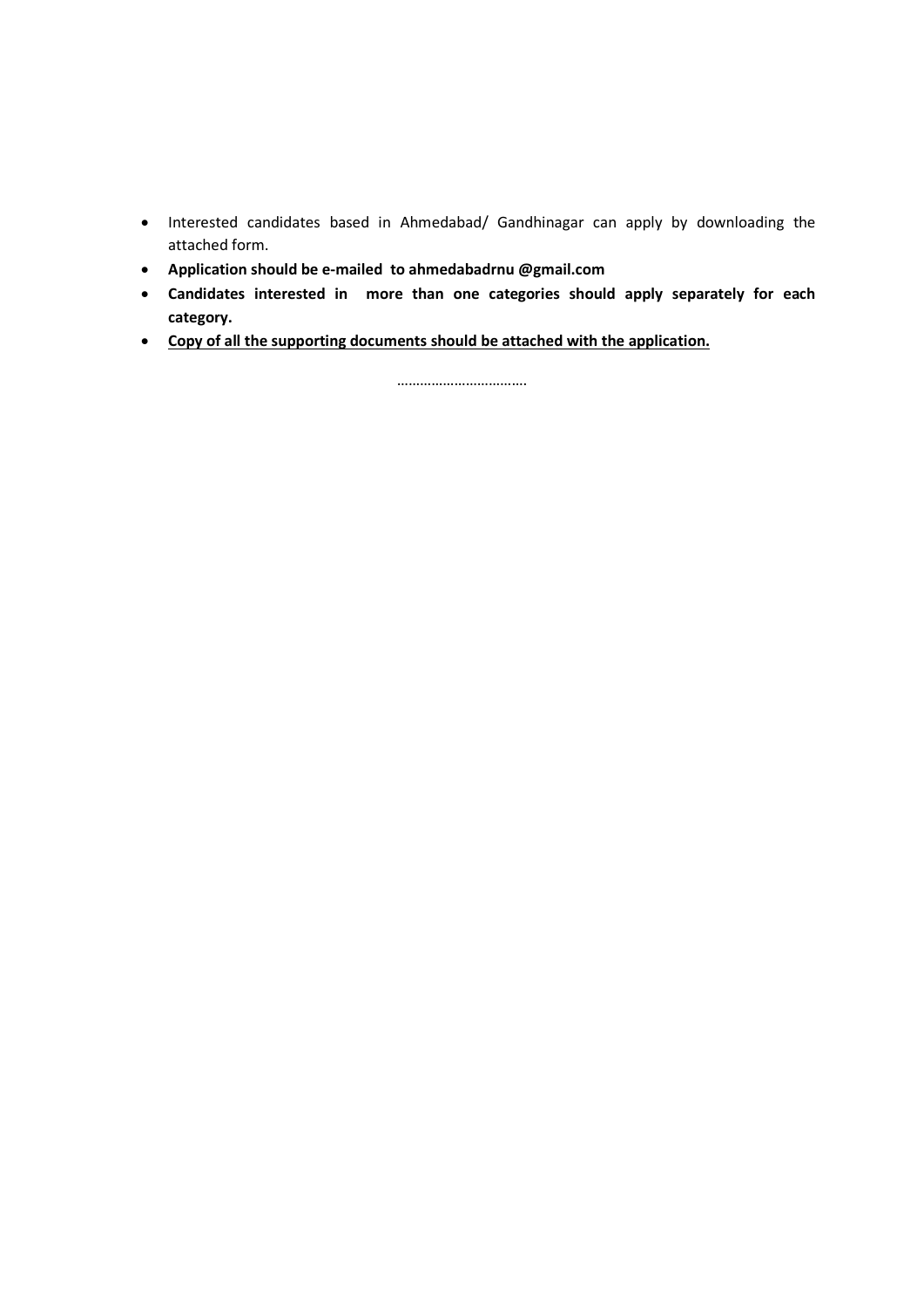|    | <b>Proforma for Application for Casual Empanelment</b>                                                       |      |                 |           |        |              | Paste self                |
|----|--------------------------------------------------------------------------------------------------------------|------|-----------------|-----------|--------|--------------|---------------------------|
|    | <b>Category for which applied: Please tick</b>                                                               |      |                 |           |        |              | attested<br>passport size |
| 1. | <b>Editorial Assistant</b>                                                                                   |      |                 |           |        |              | photo here                |
| 2. | <b>Asstt. Web Editor</b>                                                                                     |      |                 |           |        |              |                           |
| З. | <b>Copy Editor</b>                                                                                           |      |                 |           |        |              |                           |
| 4. | <b>Website Assistant</b>                                                                                     |      |                 |           |        |              |                           |
| 5. | <b>Broadcast Asstt.</b>                                                                                      |      |                 |           |        |              |                           |
| 6. | Video Asstt.                                                                                                 |      |                 |           |        |              |                           |
| 7. | <b>C.G. Operator</b>                                                                                         |      |                 |           |        |              |                           |
| 8. | Camera Assistant                                                                                             |      |                 |           |        |              |                           |
| 1. | Name in full: First name Father/husband's name                                                               |      |                 | Surname   |        |              |                           |
| 2. | Local Ahmedabad<br><b>Postal Address:</b>                                                                    |      |                 |           |        |              |                           |
| 3. | Contact No.                                                                                                  | Mob. | <u>Landline</u> | email<br> |        | Social media |                           |
| 4. |                                                                                                              |      |                 |           |        | Female       |                           |
| 5. | Age (as on 1.1.2020)                                                                                         |      | Years           |           | Months |              |                           |
| 6. | Educational Qualification: (Copy of all the supporting documents should be attached with the<br>application) |      | .               |           |        |              |                           |

| Exam Passed        | Name of | Subject | Year of | Name of Board/ | Class |
|--------------------|---------|---------|---------|----------------|-------|
|                    | degree  |         | passing | University     |       |
| XII                |         |         |         |                |       |
| Graduation         |         |         |         |                |       |
| Post<br>Graduation |         |         |         |                |       |

7. Addl. Qualification, if any: